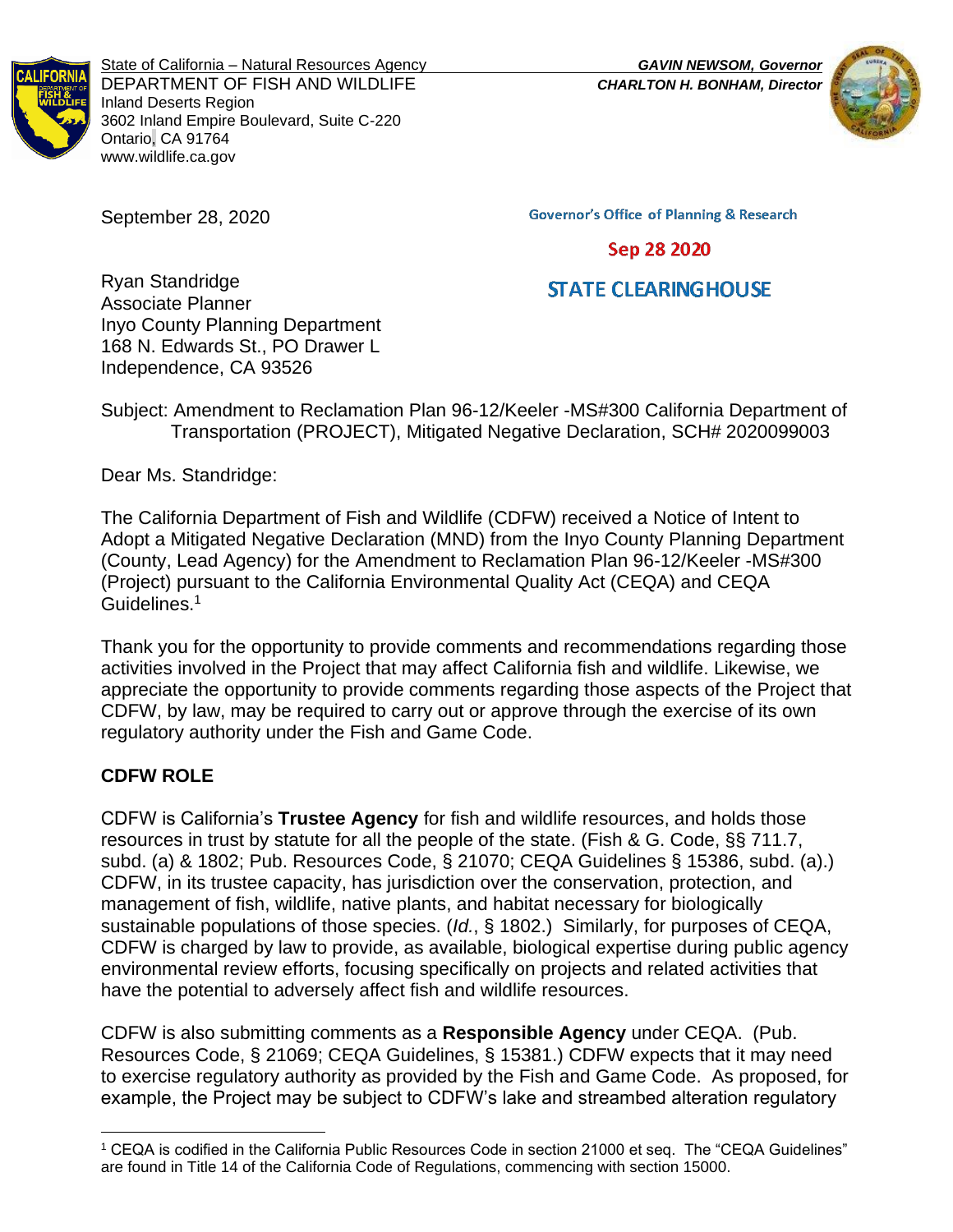Ryan Standridge, Associate Planner Inyo County Planning Department September 28, 2020 Page 2

authority. (Fish & G. Code, § 1600 et seq.) Likewise, to the extent implementation of the Project as proposed may result in "take" as defined by State law of any species protected under the California Endangered Species Act (CESA) (Fish & G. Code, § 2050 et seq.), the Project proponent may seek related take authorization as provided by the Fish and Game Code.

## **PROJECT DESCRIPTION SUMMARY**

**Proponent:** California Department of Transportation, District 9 (Caltrans)

**Objective:** The applicant (Caltrans) has applied for an amendment to Reclamation Plan 96-12. The Project proposes expanded mining operations at Keeler Pit MS#300 for continued maintenance of dirt shoulders in Inyo County. Approximately 300,000 cubic yards of material will be extracted from the site over a 30 to 50-year span in an 8.1-acre expansion area. Mining will occur in four phases, entailing the creation of a dirt access road and material extraction pit east and southeast of the existing pit. Four to six inches of topsoil will be relocated to soil berms on the north, south and east edges of the pit. The pit will be graded to ensure storm water containment. All equipment storage and operations will occur within the limits of the existing pit. A retention basin, to manage and contain all storm water, will be constructed in the existing pit.

**Location:** The aggregate pit is located on Bureau of Land Management (BLM) land near Owens Lake in Inyo County. The pit is adjacent to and east of Highway 136 at post-mile marker 15.5. The pit is approximately 3.5 miles southeast of the town of Keeler. The Project site is located on the Keeler, California USGS 7.5' Topographic Map in Township 17 South, Range 38 East, in the eastern ½ of Section 15, Mount Diablo Base Meridian, Tax Assessor Parcel Number (APN) 031-101-19.

#### **COMMENTS AND RECOMMENDATIONS**

CDFW offers the comments and recommendations below to assist the County in adequately identifying and/or mitigating the Project's significant, or potentially significant, direct and indirect impacts on fish and wildlife (biological) resources. Editorial comments or other suggestions may also be included to improve the document.

The MND cites review of the California Natural Diversity Database (CNDDB) as well as biological surveys conducted in 1997 and 2019, and states that no sensitive species were found on site. Please note that the CDNNB is not exhaustive in terms of the data it houses, nor is it an absence database, but rather is to be used as a starting point in gathering information about the potential presence of species within the general area of the Project site. Regarding the surveys, those done in 1997 are far outdated, and while CDFW appreciates that further surveys were conducted in 2019, the MND does not identify what types of surveys were conducted. CDFW recommends incorporating information from the 2019 surveys into the document to provide a general description of how the surveys were conducted and to summarize survey results.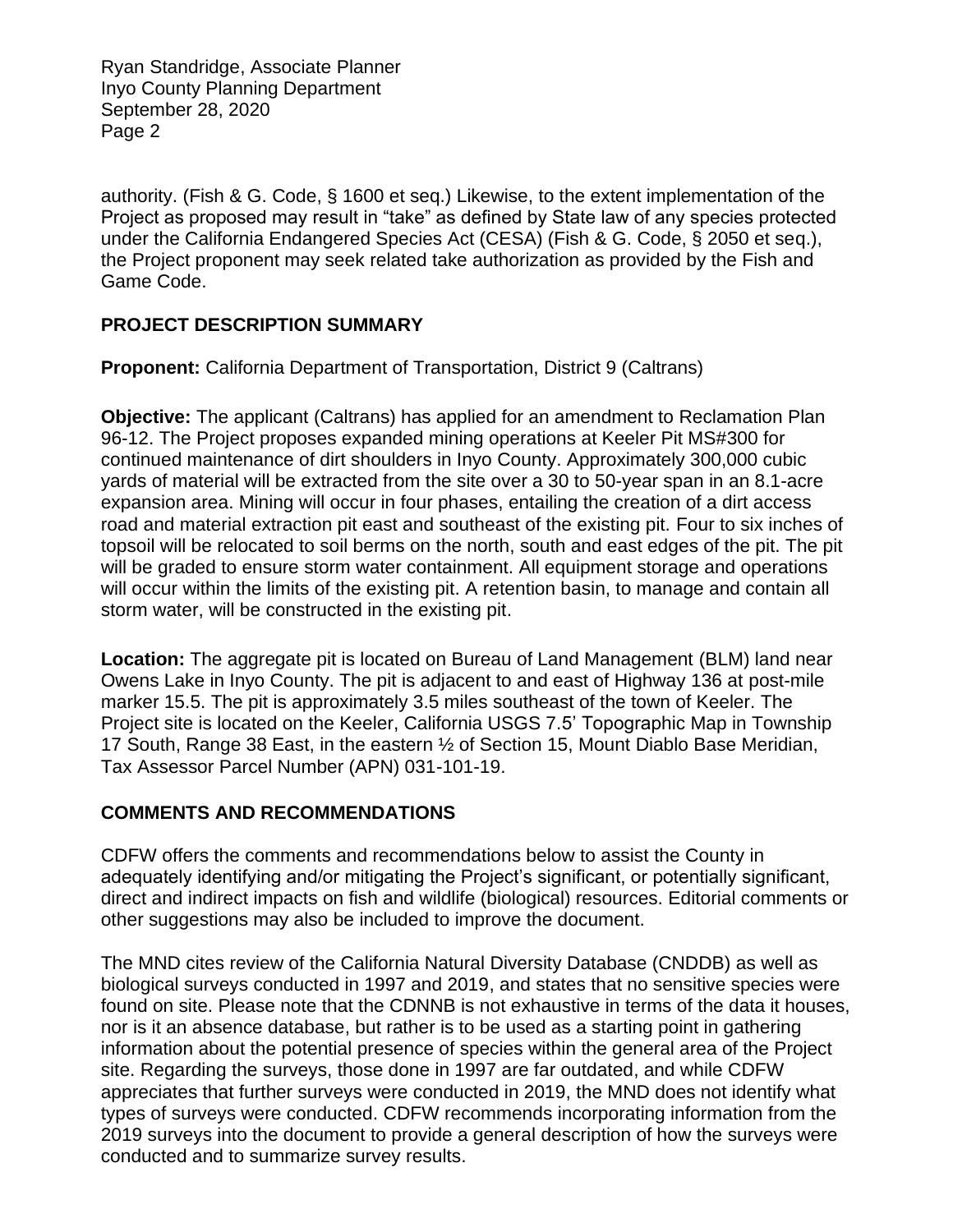Ryan Standridge, Associate Planner Inyo County Planning Department September 28, 2020 Page 3

## **Lake and Streambed Alteration Program**

The MND identifies CDFW as a public agency whose approval may be required for the Project, but has not yet been contacted directly for consultation. The MND states that lower elevation desert washes mark the site boundaries to the north and south, but it is unclear if Project activities will impact these washes. Fish and Game Code section 1602 requires an entity to notify CDFW prior to commencing any activity that may do one or more of the following: Substantially divert or obstruct the natural flow of any river, stream or lake; substantially change or use any material from the bed, channel or bank of any river, stream, or lake; or deposit debris, waste or other materials that could pass into any river, stream or lake. Please note that "any river, stream or lake" includes those that are episodic (i.e., those that are dry for periods of time) as well as those that are perennial (i.e., those that flow year-round). This includes ephemeral streams, desert washes, and watercourses with a subsurface flow. It may also apply to work undertaken within the flood plain of a body of water.

Upon receipt of a complete notification, CDFW determines if the proposed Project activities may substantially adversely affect existing fish and wildlife resources and whether a Lake and Streambed Alteration (LSA) Agreement is required. An LSA Agreement includes measures necessary to protect existing fish and wildlife resources. CDFW may suggest ways to modify your Project that would eliminate or reduce harmful impacts to fish and wildlife resources.

CDFW's issuance of an LSA Agreement is a "project" subject to CEQA (see Pub. Resources Code 21065). To facilitate issuance of an LSA Agreement, if necessary, the MND should fully identify the potential impacts to the lake, stream, or riparian resources, and provide adequate avoidance, mitigation, and monitoring and reporting commitments. Early consultation with CDFW is recommended, since modification of the proposed Project may be required to avoid or reduce impacts to fish and wildlife resources. To obtain a Lake or Streambed Alteration notification package, please go to [https://www.wildlife.ca.gov/Conservation/LSA/Forms.](https://www.wildlife.ca.gov/Conservation/LSA/Forms)

## **ENVIRONMENTAL DATA**

CEQA requires that information developed in environmental impact reports and negative declarations be incorporated into a data base which may be used to make subsequent or supplemental environmental determinations. (Pub. Resources Code, § 21003, subd. (e).) Accordingly, please report any special status species and natural communities detected during Project surveys to the California Natural Diversity Database (CNDDB). The CNNDB field survey form can be found at the following link: [http://www.dfg.ca.gov/biogeodata/cnddb/pdfs/CNDDB\\_FieldSurveyForm.pdf.](http://www.dfg.ca.gov/biogeodata/cnddb/pdfs/CNDDB_FieldSurveyForm.pdf) The completed form can be mailed electronically to CNDDB at the following email address:

[CNDDB@wildlife.ca.gov.](mailto:cnddb@dfg.ca.gov) The types of information reported to CNDDB can be found at the following link: [http://www.dfg.ca.gov/biogeodata/cnddb/plants\\_and\\_animals.asp.](http://www.dfg.ca.gov/biogeodata/cnddb/plants_and_animals.asp)